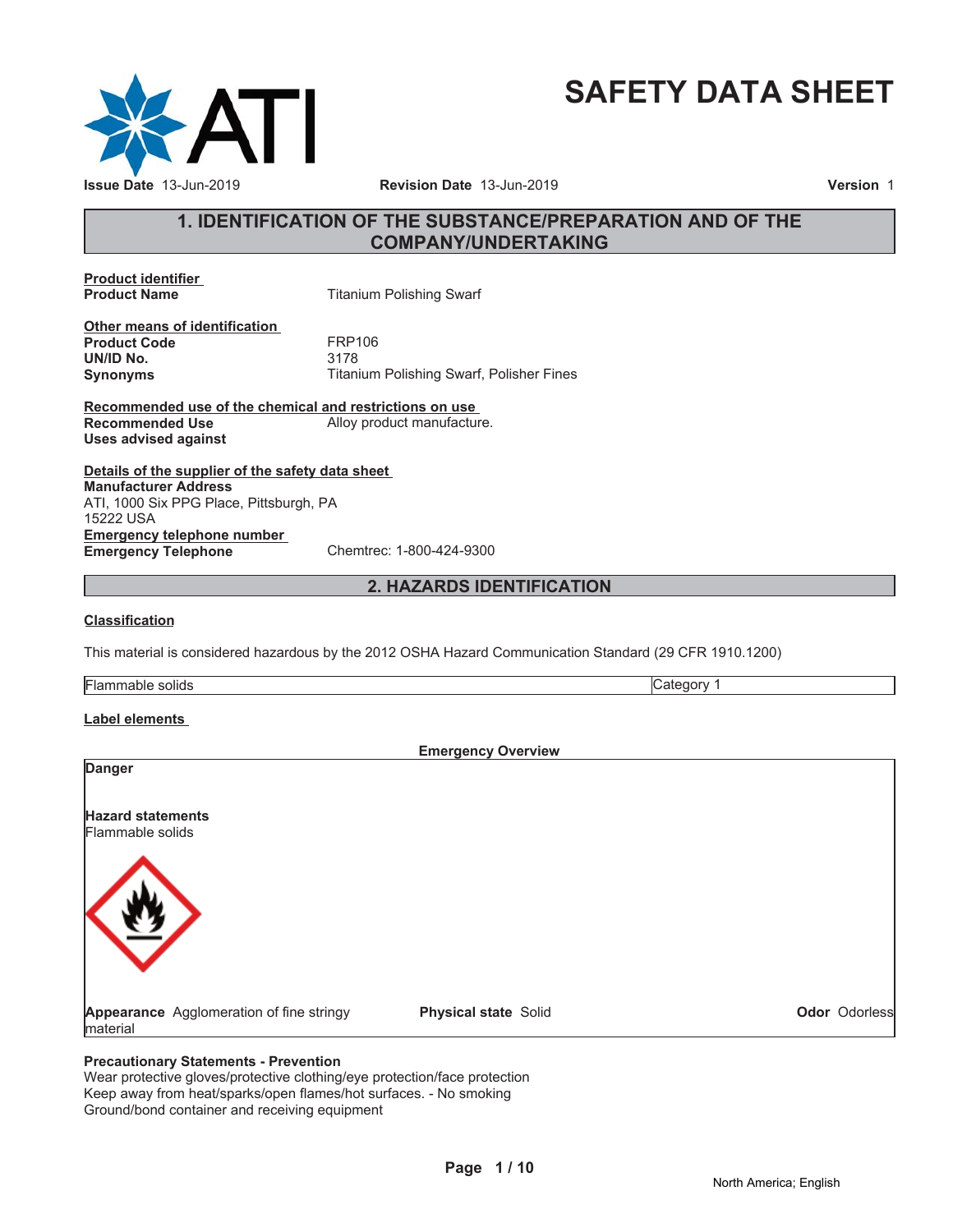If dust clouds can occur, use explosion-proof electrical/ ventilating/lighting/equipment

**Synonyms** Titanium Polishing Swarf, Polisher Fines.

#### **Precautionary Statements - Response**

In case of fire: Use salt (NaCl) for extinction.

#### **Hazards not otherwise classified (HNOC)**

#### Not applicable

### **Other Information**

When product is subjected to welding, burning, melting, sawing, brazing, grinding, buffing, polishing, or other similar heat-generating processes, the following potentially hazardous airborne particles and/or fumes may be generated:: Titanium dioxide an IARC Group 2B carcinogen, Hexavalent Chromium (Chromium VI) may cause lung, nasal, and/or sinus cancer. Vanadium pentoxide (V2O5) affects eyes, skin, respiratory system, Zinc, copper, magnesium, or cadmium fumes may cause metal fume fever, Soluble molybdenum compounds such as molybdenum trioxide may cause lung irritation.

\_\_\_\_\_\_\_\_\_\_\_\_\_\_\_\_\_\_\_\_\_\_\_\_\_\_\_\_\_\_\_\_\_\_\_\_\_\_\_\_\_\_\_\_\_\_\_\_\_\_\_\_\_\_\_\_\_\_\_\_\_\_\_\_\_\_\_\_\_\_\_\_\_\_\_\_\_\_\_\_\_\_\_\_\_\_\_\_\_\_\_\_\_

#### **3. COMPOSITION/INFORMATION ON INGREDIENTS**

| <b>Chemical Name</b> | <b>CAS No.</b> | Weight-%   |
|----------------------|----------------|------------|
| Titanium             | 7440-32-6      | $50 - 100$ |
| <b>Aluminum</b>      | 7429-90-5      | $0 - 40$   |
| Molybdenum           | 7439-98-7      | $1 - 15$   |
| Chromium             | 7440-47-3      | $0 - 10$   |
| Niobium (Columbium)  | 7440-03-1      | $0 - 10$   |
| Vanadium             | 7440-62-2      | $0 - 10$   |
| Zirconium            | 7440-67-7      | $0 - 10$   |
| Tin                  | 7440-31-5      | $0 - 5$    |
| Copper               | 7440-50-8      | $0 - 5$    |
| Iron                 | 7439-89-6      | $0 - 5$    |
| Silicon              | 7440-21-3      | $0 - 1$    |
| <b>Nickel</b>        | 7440-02-0      | $0 - 0.9$  |

### **4. FIRST AID MEASURES**

#### **First aid measures**

| Eye contact                                                                | In the case of particles coming in contact with eyes during processing, treat as with any<br>foreign object.                                           |  |
|----------------------------------------------------------------------------|--------------------------------------------------------------------------------------------------------------------------------------------------------|--|
| <b>Skin Contact</b>                                                        | In the case of skin irritation or allergic reactions see a physician. Wash off immediately with<br>plenty of water.                                    |  |
| <b>Inhalation</b>                                                          | If excessive amounts of smoke, fume, or particulate are inhaled during processing, remove<br>to fresh air and consult a qualified health professional. |  |
| Ingestion                                                                  | IF SWALLOWED: Call a POISON CENTER or doctor/physician if you feel unwell.                                                                             |  |
| Most important symptoms and effects, both acute and delayed                |                                                                                                                                                        |  |
| <b>Symptoms</b>                                                            | May cause allergic skin reaction.                                                                                                                      |  |
| Indication of any immediate medical attention and special treatment needed |                                                                                                                                                        |  |
| Note to physicians                                                         | Treat symptomatically.                                                                                                                                 |  |

#### **5. FIRE-FIGHTING MEASURES**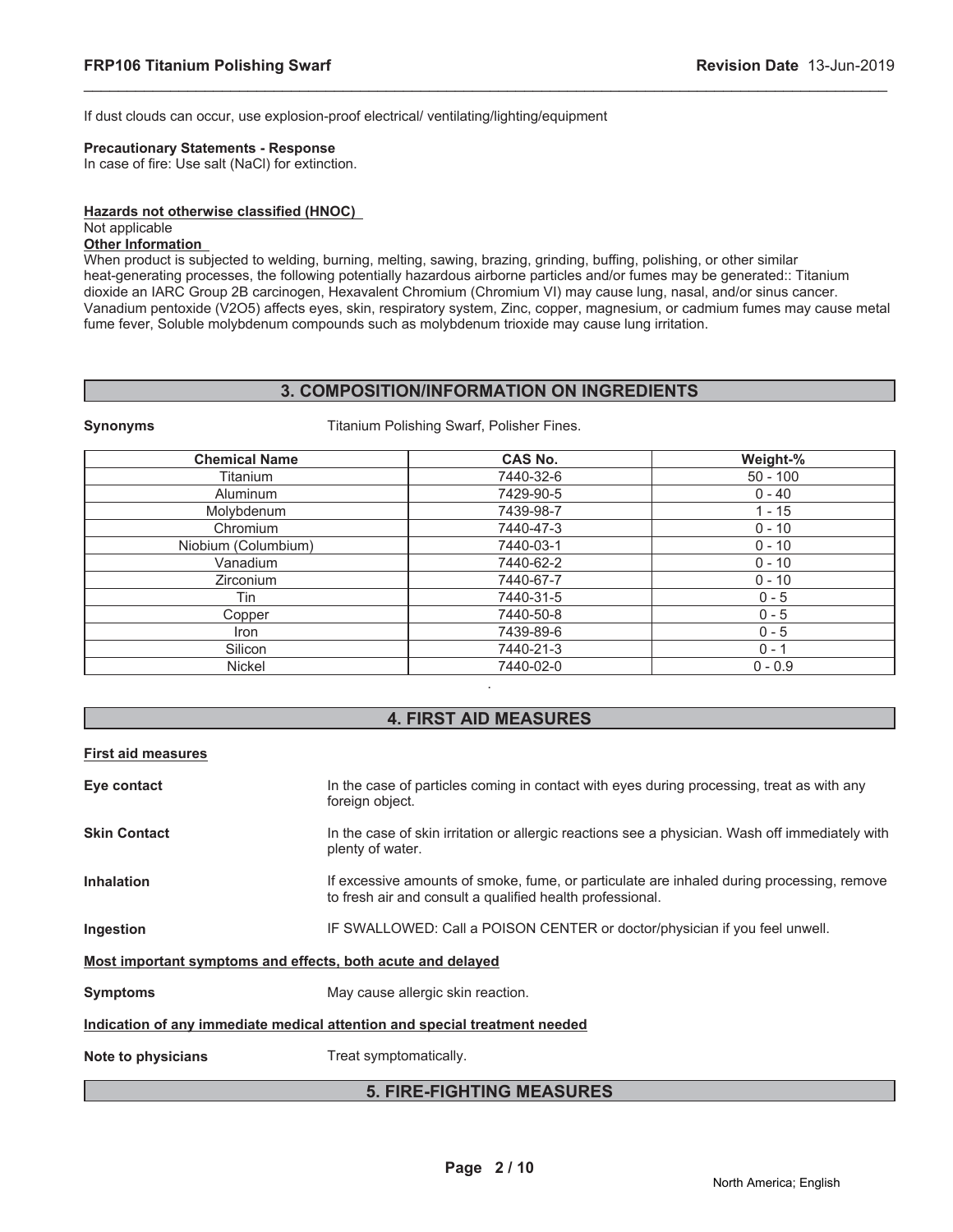#### **Suitable extinguishing media**

Isolate large fires and allow to burn out. Smother small fires with salt (NaCl).

**Unsuitable extinguishing media** Do not spray water on burning metal as an explosion may occur. This explosive characteristic is caused by the hydrogen and steam generated by the reaction of water with the burning material.

\_\_\_\_\_\_\_\_\_\_\_\_\_\_\_\_\_\_\_\_\_\_\_\_\_\_\_\_\_\_\_\_\_\_\_\_\_\_\_\_\_\_\_\_\_\_\_\_\_\_\_\_\_\_\_\_\_\_\_\_\_\_\_\_\_\_\_\_\_\_\_\_\_\_\_\_\_\_\_\_\_\_\_\_\_\_\_\_\_\_\_\_\_

#### **Specific hazards arising from the chemical**

Intense heat. Very fine, high surface area material resulting from grinding, buffing, polishing, or similar processes of this product may ignite spontaneously at room temperature. WARNING: Fine particles resulting from grinding, buffing, polishing, or similar processes of this product may form combustible dust-air mixtures. Keep particles away from all ignition sources including heat, sparks, and flame. Prevent dust accumulations to minimize combustible dust hazard.

**Hazardous combustion products**Titanium dioxide an IARC Group 2B carcinogen, Hexavalent Chromium (Chromium VI) may cause lung, nasal, and/or sinus cancer. Vanadium pentoxide (V2O5) affects eyes, skin, respiratory system, Zinc, copper, magnesium, or cadmium fumes may cause metal fume fever. Soluble molybdenum compounds such as molybdenum trioxide may cause lung irritation.

**Explosion data Sensitivity to Mechanical Impact** None. **Sensitivity to Static Discharge** May be ignited by heat, sparks or flames.

**Personal precautions, protective equipment and emergency procedures**

#### **Protective equipment and precautions for firefighters**

Firefighters should wear self-contained breathing apparatus and full firefighting turnout gear.

#### **6. ACCIDENTAL RELEASE MEASURES**

|                                                      | i croonal precautions, protective equipment and emergency procedures                                                                                                      |
|------------------------------------------------------|---------------------------------------------------------------------------------------------------------------------------------------------------------------------------|
| <b>Personal precautions</b>                          | Use personal protective equipment as required.                                                                                                                            |
| For emergency responders                             | Use personal protective equipment as required. Follow Emergency Response Guidebook,<br>Guide No. 133, EXCEPT for FIRE follow Emergency Response Guidebook, Guide No. 170. |
| <b>Environmental precautions</b>                     |                                                                                                                                                                           |
| <b>Environmental precautions</b>                     | Collect spillage to prevent release to the environment.                                                                                                                   |
| Methods and material for containment and cleaning up |                                                                                                                                                                           |
| <b>Methods for containment</b>                       | Prevent further leakage or spillage if safe to do so.                                                                                                                     |
| Methods for cleaning up                              | Sweep or shovel material into dry containers using non-sparking tools. Avoid creating<br>uncontrolled dust. Skin and eye protection should be used during cleanup.        |

#### **7. HANDLING AND STORAGE**

## **Precautions for safe handling Advice on safe handling** Very fine, high surface area material resulting from grinding, buffing, polishing, or similar processes of this product may ignite spontaneously at room temperature. WARNING: Fine particles resulting from grinding, buffing, polishing, or similar processes of this product may form combustible dust-air mixtures. Keep particles away from all ignition sources including heat, sparks, and flame. Prevent dust accumulations to minimize combustible dust hazard.

**Conditions for safe storage, including any incompatibilities**

| <b>Storage Conditions</b> | Keep chips, turnings, dust, and other small particles away from heat, sparks, flame and<br>other sources of ignition (i.e., pilot lights, electric motors and static electricity). For long-term<br>storage, keep sealed in argon-filled steel drums. |
|---------------------------|-------------------------------------------------------------------------------------------------------------------------------------------------------------------------------------------------------------------------------------------------------|
| Incompatible materials    | Dissolves in hydrofluoric acid, Ignites in the presence of fluorine: When heated above                                                                                                                                                                |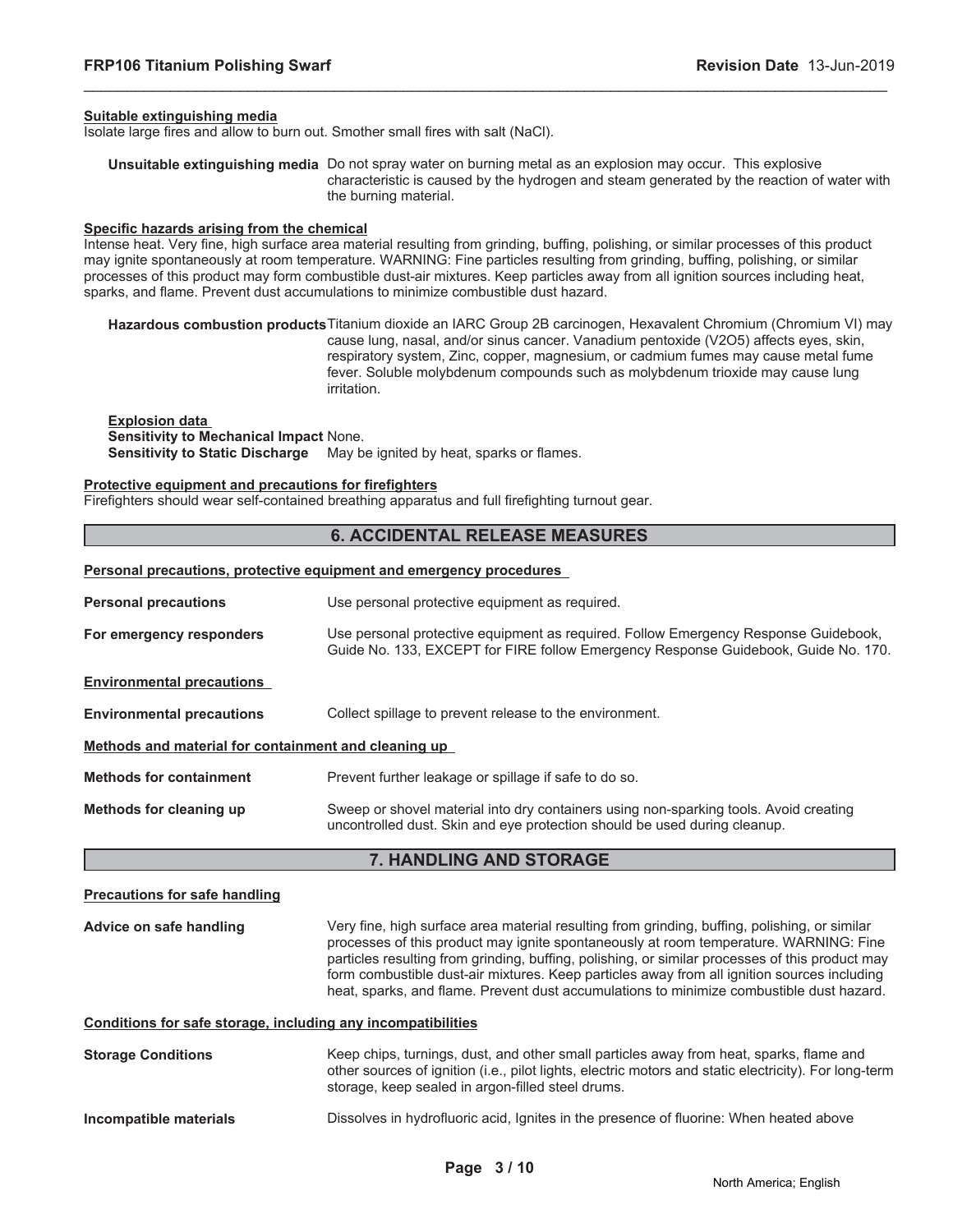200°C, reacts exothermically with the following. Chlorine, bromine, halocarbons, carbon tetrachloride, carbon tetrafluoride, and freon.

### **8. EXPOSURE CONTROLS/PERSONAL PROTECTION**

\_\_\_\_\_\_\_\_\_\_\_\_\_\_\_\_\_\_\_\_\_\_\_\_\_\_\_\_\_\_\_\_\_\_\_\_\_\_\_\_\_\_\_\_\_\_\_\_\_\_\_\_\_\_\_\_\_\_\_\_\_\_\_\_\_\_\_\_\_\_\_\_\_\_\_\_\_\_\_\_\_\_\_\_\_\_\_\_\_\_\_\_\_

#### **Control parameters**

#### **Exposure Guidelines**

| <b>Chemical Name</b>             | <b>ACGIH TLV</b>                                                                                                 | <b>OSHA PEL</b>                                                                                      |
|----------------------------------|------------------------------------------------------------------------------------------------------------------|------------------------------------------------------------------------------------------------------|
| Titanium<br>7440-32-6            |                                                                                                                  |                                                                                                      |
| Aluminum<br>7429-90-5            | TWA: 1 $mg/m3$ respirable fraction                                                                               | TWA: $15 \text{ mg/m}^3$ total dust<br>TWA: 5 mg/m <sup>3</sup> respirable fraction                  |
| Molybdenum<br>7439-98-7          | TWA: 10 mg/m <sup>3</sup> inhalable fraction<br>TWA: 3 mg/m <sup>3</sup> respirable fraction                     |                                                                                                      |
| <b>Zirconium</b><br>7440-67-7    | STEL: 10 mg/m <sup>3</sup> STEL: 10 mg/m <sup>3</sup> Zr<br>TWA: 5 mg/m <sup>3</sup> TWA: 5 mg/m <sup>3</sup> Zr | TWA: $5 \text{ mg/m}^3$ Zr<br>(vacated) STEL: 10 mg/m <sup>3</sup> (vacated) STEL:<br>10 mg/m $3$ Zr |
| Vanadium<br>7440-62-2            |                                                                                                                  | Ceiling: 0.5 mg/m <sup>3</sup> V2O5 respirable dust<br>Ceiling: 0.1 mg/m <sup>3</sup> V2O5 fume      |
| Niobium (Columbium)<br>7440-03-1 | $\overline{\phantom{0}}$                                                                                         |                                                                                                      |
| Chromium<br>7440-47-3            | TWA: 0.5 mg/m <sup>3</sup>                                                                                       | TWA: $1 \text{ mg/m}^3$                                                                              |
| Tin<br>7440-31-5                 | TWA: 2 mg/m <sup>3</sup> TWA: 2 mg/m <sup>3</sup> Sn except<br>Tin hydride                                       | TWA: $2 \text{ mg/m}^3$ Sn except oxides                                                             |
| Iron<br>7439-89-6                |                                                                                                                  |                                                                                                      |
| Copper<br>7440-50-8              | TWA: 0.2 mg/m <sup>3</sup> fume TWA: 1 mg/m <sup>3</sup> Cu<br>dust and mist                                     | TWA: $0.1 \text{ mg/m}^3$ fume<br>TWA: 1 mg/m <sup>3</sup> dust and mist                             |
| Silicon<br>7440-21-3             |                                                                                                                  | TWA: $15 \text{ mg/m}^3$ total dust<br>TWA: 5 mg/m <sup>3</sup> respirable fraction                  |
| Nickel<br>7440-02-0              | TWA: $1.5 \text{ mg/m}^3$ inhalable fraction                                                                     | TWA: 1 $mq/m3$                                                                                       |

#### **Appropriate engineering controls**

**Engineering Controls** Avoid generation of uncontrolled particles.

### **Individual protection measures, such as personal protective equipment**

| <b>Eye/face protection</b>            | When airborne particles may be present, appropriate eye protection is recommended. For<br>example, tight-fitting goggles, foam-lined safety glasses or other protective equipment that<br>shield the eyes from particles.                                                                                                                                                       |
|---------------------------------------|---------------------------------------------------------------------------------------------------------------------------------------------------------------------------------------------------------------------------------------------------------------------------------------------------------------------------------------------------------------------------------|
| Skin and body protection              | Fire/flame resistant/retardant clothing may be appropriate during hot work with the product.<br>Wear protective gloves.                                                                                                                                                                                                                                                         |
| <b>Respiratory protection</b>         | When particulates/fumes/gases are generated and if exposure limits are exceeded or<br>irritation is experienced, proper approved respiratory protection should be worn.<br>Positive-pressure supplied air respirators may be required for high airborne contaminant<br>concentrations. Respiratory protection must be provided in accordance with current local<br>regulations. |
| <b>General Hygiene Considerations</b> | Handle in accordance with good industrial hygiene and safety practice.                                                                                                                                                                                                                                                                                                          |

### **9. PHYSICAL AND CHEMICAL PROPERTIES**

#### **Information on basic physical and chemical properties**

| <b>Physical state</b> | Solid                                              |                |                |
|-----------------------|----------------------------------------------------|----------------|----------------|
| Appearance            | Agglomeration of fine stringy material <b>Odor</b> |                | Odorless       |
| Color                 | Metallic gray or silver                            | Odor threshold | Not applicable |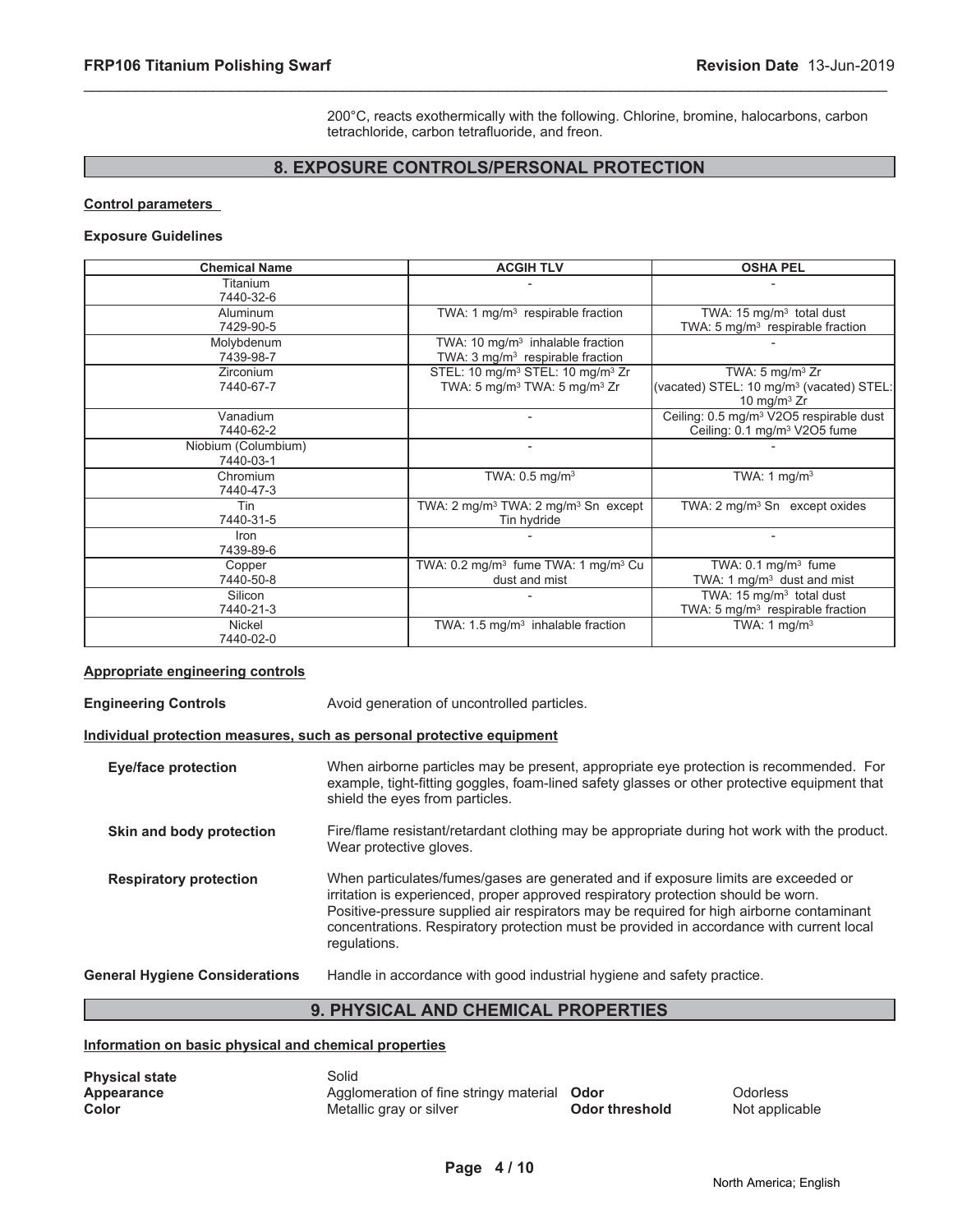| <b>Property</b>                  | <b>Values</b>             | Remarks • Method |
|----------------------------------|---------------------------|------------------|
| pH                               |                           | Not applicable   |
| Melting point / freezing point   | 1540-1650 °C 2800-3000 °F |                  |
| Boiling point / boiling range    |                           |                  |
| <b>Flash point</b>               |                           | Not applicable   |
| <b>Evaporation rate</b>          |                           | Not applicable   |
| Flammability (solid, gas)        |                           | Flammable        |
| <b>Flammability Limit in Air</b> |                           |                  |
| <b>Upper flammability limit:</b> |                           |                  |
| Lower flammability limit:        |                           |                  |
| Vapor pressure                   |                           | Not applicable   |
| <b>Vapor density</b>             |                           | Not applicable   |
| <b>Specific Gravity</b>          | 4.5                       |                  |
| <b>Water solubility</b>          | Insoluble                 |                  |
| Solubility in other solvents     |                           |                  |
| <b>Partition coefficient</b>     |                           | Not applicable   |
| <b>Autoignition temperature</b>  |                           | Not applicable   |
| <b>Decomposition temperature</b> |                           | Not applicable   |
| <b>Kinematic viscosity</b>       |                           | Not applicable   |
| <b>Dynamic viscosity</b>         |                           | Not applicable   |
| <b>Explosive properties</b>      | Not applicable            |                  |
| <b>Oxidizing properties</b>      | Not applicable            |                  |
|                                  |                           |                  |
| <b>Other Information</b>         |                           |                  |
| Softening point                  |                           |                  |
| Molecular weight                 |                           |                  |
| VOC Content (%)                  | Not applicable            |                  |
| <b>Density</b>                   |                           |                  |
| <b>Bulk density</b>              |                           |                  |
|                                  |                           |                  |

### **10. STABILITY AND REACTIVITY**

\_\_\_\_\_\_\_\_\_\_\_\_\_\_\_\_\_\_\_\_\_\_\_\_\_\_\_\_\_\_\_\_\_\_\_\_\_\_\_\_\_\_\_\_\_\_\_\_\_\_\_\_\_\_\_\_\_\_\_\_\_\_\_\_\_\_\_\_\_\_\_\_\_\_\_\_\_\_\_\_\_\_\_\_\_\_\_\_\_\_\_\_\_

**Reactivity**

Not applicable

#### **Chemical stability**

Stable under normal conditions.

#### **Possibility of Hazardous Reactions**

None under normal processing.

**Hazardous polymerization** Hazardous polymerization does not occur.

#### **Conditions to avoid**

Dust formation and dust accumulation.

#### **Incompatible materials**

Dissolves in hydrofluoric acid, Ignites in the presence of fluorine: When heated above 200°C, reacts exothermically with the following. Chlorine, bromine, halocarbons, carbon tetrachloride, carbon tetrafluoride, and freon.

#### **Hazardous Decomposition Products**

When product is subjected to welding, burning, melting, sawing, brazing, grinding, buffing, polishing, or other similar heat-generating processes, the following potentially hazardous airborne particles and/or fumes may be generated:: Titanium dioxide an IARC Group 2B carcinogen, Hexavalent Chromium (Chromium VI) may cause lung, nasal, and/or sinus cancer. Vanadium pentoxide (V2O5) affects eyes, skin, respiratory system, Soluble molybdenum compounds such as molybdenum trioxide may cause lung irritation.

#### **11. TOXICOLOGICAL INFORMATION**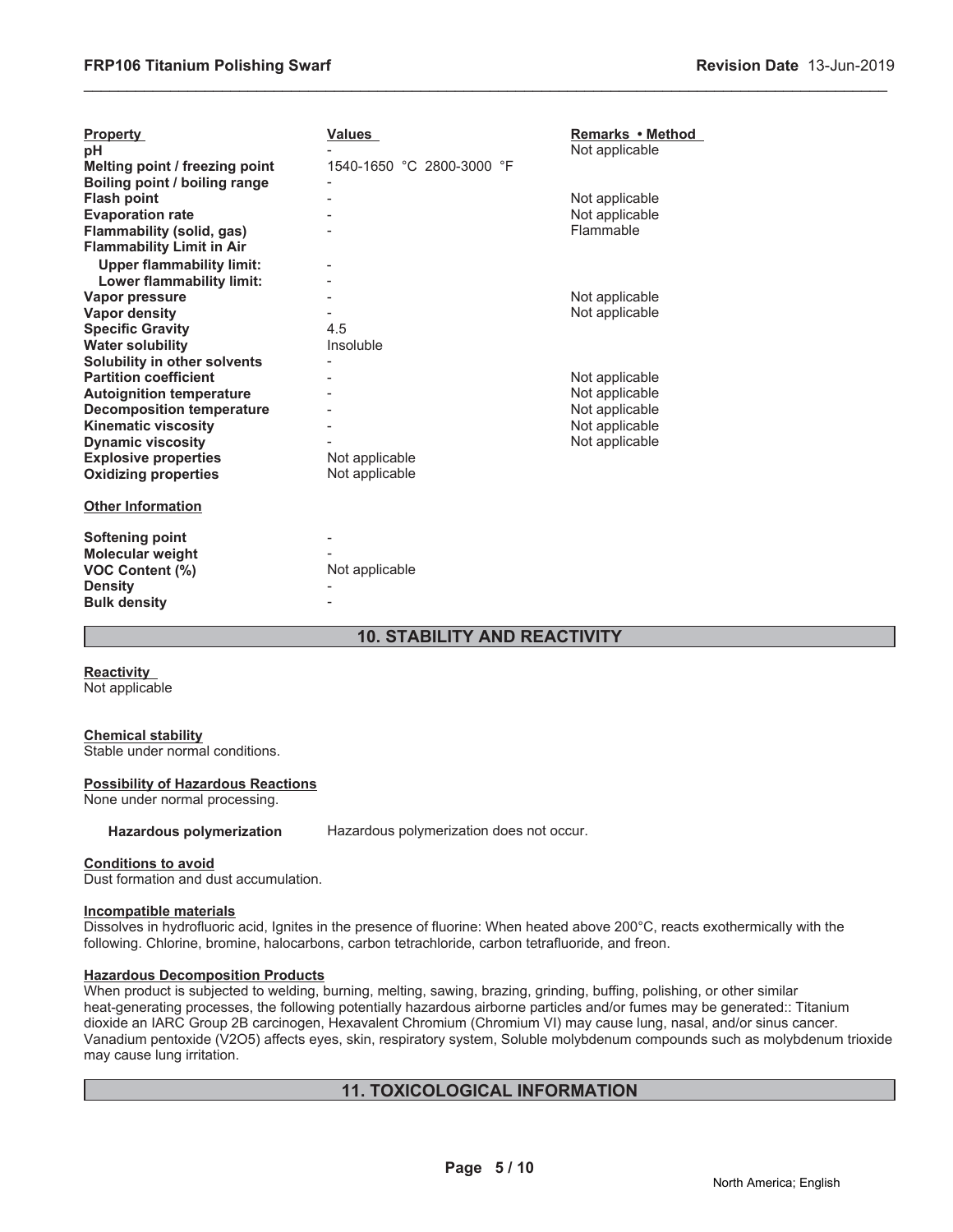#### **Information on likely routes of exposure**

#### **Product Information**

| <b>Inhalation</b>   | Product not classified.                                                     |
|---------------------|-----------------------------------------------------------------------------|
| Eye contact         | Product not classified.                                                     |
| <b>Skin Contact</b> | Nickel or Cobalt containing alloys may cause sensitization by skin contact. |
| Ingestion           | Product not classified.                                                     |

\_\_\_\_\_\_\_\_\_\_\_\_\_\_\_\_\_\_\_\_\_\_\_\_\_\_\_\_\_\_\_\_\_\_\_\_\_\_\_\_\_\_\_\_\_\_\_\_\_\_\_\_\_\_\_\_\_\_\_\_\_\_\_\_\_\_\_\_\_\_\_\_\_\_\_\_\_\_\_\_\_\_\_\_\_\_\_\_\_\_\_\_\_

| <b>Chemical Name</b>             | Oral LD50         | Dermal LD50       | <b>Inhalation LC50</b> |
|----------------------------------|-------------------|-------------------|------------------------|
| Titanium<br>7440-32-6            | > 5000 mg/kg bw   |                   |                        |
| Aluminum<br>7429-90-5            | 15,900 mg/kg bw   |                   | $> 1$ mg/L             |
| Molybdenum<br>7439-98-7          | > 2000 mg/kg bw   | > 2000 mg/kg bw   | $> 5.10$ mg/L          |
| <b>Zirconium</b><br>7440-67-7    | 5000 mg/kg bw     |                   | $>4.3$ mg/L            |
| Wanadium<br>7440-62-2            | > 2000 mg/kg bw   |                   | $\overline{a}$         |
| Niobium (Columbium)<br>7440-03-1 | > 10,000 mg/kg bw | $>$ 2000 mg/kg bw | $\blacksquare$         |
| Chromium<br>7440-47-3            | > 3400 mg/kg bw   |                   | $> 5.41$ mg/L          |
| lTin<br>7440-31-5                | > 2000 mg/kg bw   | $>$ 2000 mg/kg bw | $> 4.75$ mg/L          |
| Iron<br>7439-89-6                | 98,600 mg/kg bw   |                   | $> 0.25$ mg/L          |
| Copper<br>7440-50-8              | 481 mg/kg bw      | >2000 mg/kg bw    | >5.11 mg/L             |
| Silicon<br>7440-21-3             | > 5000 mg/kg bw   | $> 5000$ mg/kg bw | $> 2.08$ mg/L          |
| Nickel<br>7440-02-0              | > 9000 mg/kg bw   |                   | $> 10.2$ mg/L          |

#### **Information on toxicological effects**

**Symptoms** Nickel or Cobalt containing alloys may cause sensitization by skin contact.

#### **Delayed and immediate effects as well as chronic effects from short and long-term exposure**

| <b>Acute toxicity</b>             | Product not classified.                                                     |
|-----------------------------------|-----------------------------------------------------------------------------|
| <b>Skin corrosion/irritation</b>  | Product not classified.                                                     |
| Serious eye damage/eye irritation | Product not classified.                                                     |
| <b>Sensitization</b>              | Nickel or Cobalt containing alloys may cause sensitization by skin contact. |
| Germ cell mutagenicity            | Product not classified.                                                     |
| <b>Carcinogenicity</b>            | Product not classified.                                                     |

| <b>Chemical Name</b> | <b>ACGIH</b> | <b>IARC</b> | <b>NTP</b>             | <b>OSHA</b> |
|----------------------|--------------|-------------|------------------------|-------------|
| <b>Chromium</b>      |              | Group 3     |                        |             |
| 17440-47-3           |              |             |                        |             |
| <b>Nickel</b>        |              | Group 1     | Known                  |             |
| 7440-02-0            |              | Group 2B    | Reasonably Anticipated |             |

**Reproductive toxicity** Product not classified.<br> **STOT - single exposure** Product not classified. **STOT - single exposure** Product not classified.<br> **STOT - repeated exposure** Product not classified. **STOT - repeated exposure** Product not classified.<br> **Aspiration hazard** Product not classified. **Aspiration hazard** 

### **12. ECOLOGICAL INFORMATION**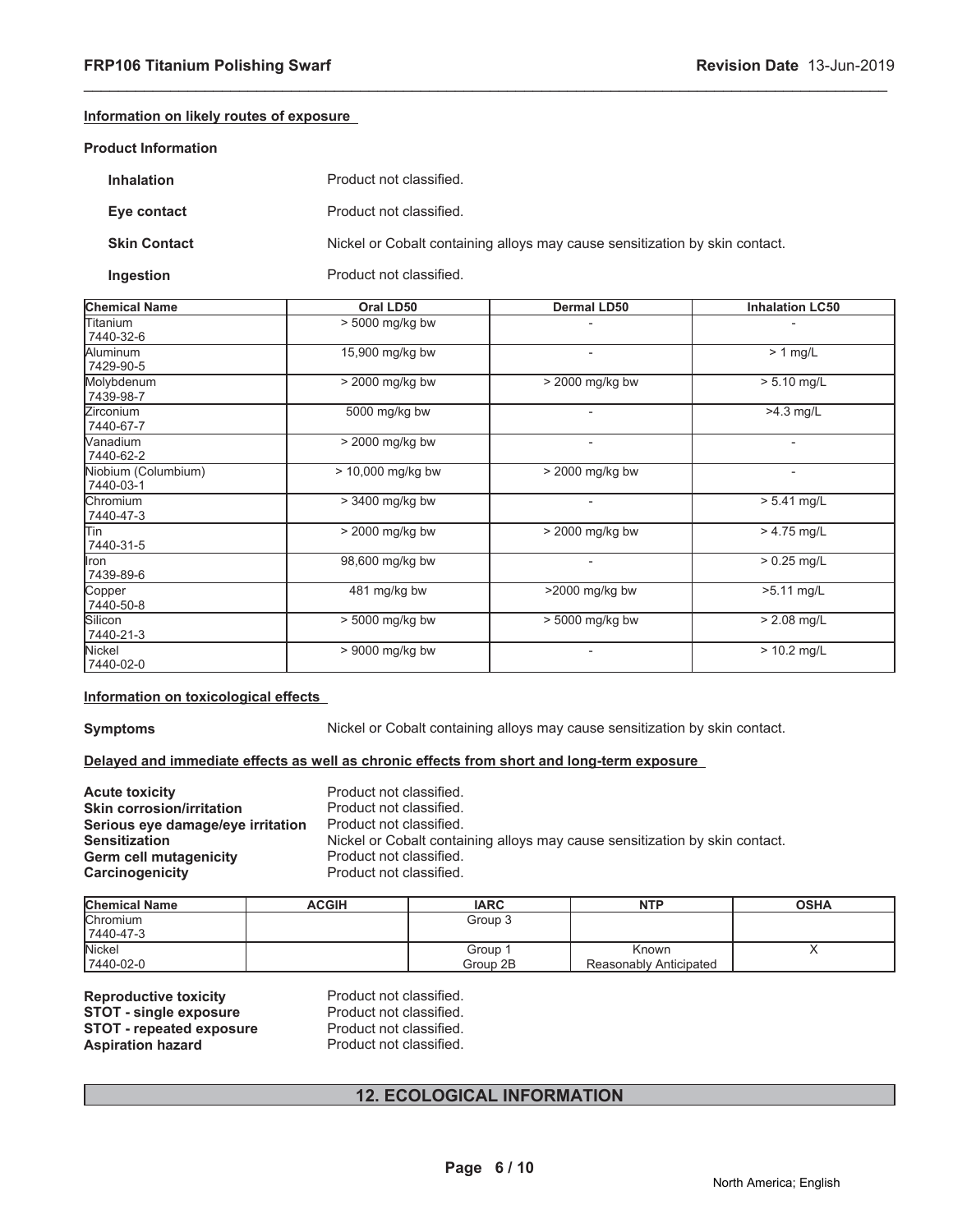This product contains a chemical which is listed as a severe marine pollutant according to DOT.

\_\_\_\_\_\_\_\_\_\_\_\_\_\_\_\_\_\_\_\_\_\_\_\_\_\_\_\_\_\_\_\_\_\_\_\_\_\_\_\_\_\_\_\_\_\_\_\_\_\_\_\_\_\_\_\_\_\_\_\_\_\_\_\_\_\_\_\_\_\_\_\_\_\_\_\_\_\_\_\_\_\_\_\_\_\_\_\_\_\_\_\_\_

#### **Ecotoxicity**

This product as shipped is not classified for aquatic toxicity.

| <b>Chemical Name</b>             | Algae/aquatic plants                                                                                                                                                                                                                        | <b>Fish</b>                                                                                                                                                                                                         | <b>Toxicity to</b><br>microorganisms                                                                | Crustacea                                                                                                                                                                                                                                       |
|----------------------------------|---------------------------------------------------------------------------------------------------------------------------------------------------------------------------------------------------------------------------------------------|---------------------------------------------------------------------------------------------------------------------------------------------------------------------------------------------------------------------|-----------------------------------------------------------------------------------------------------|-------------------------------------------------------------------------------------------------------------------------------------------------------------------------------------------------------------------------------------------------|
| Titanium<br>7440-32-6            | The 72 h EC50 of titanium<br>dioxide to<br>Pseudokirchnerella<br>subcapitata was 61 mg of<br><b>TiO2/L.</b>                                                                                                                                 | The 96 h LC50 of titanium<br>dioxide to Cyprinodon<br>variegatus was greater than<br>10,000 mg of TiO2/L.<br>The 96 h LC50 of titanium<br>dioxide to Pimephales<br>promelas was greater than<br>1,000 mg of TiO2/L. | The 3 h EC50 of titanium<br>dioxide for activated sludge<br>were greater than 1000<br>$mg/L$ .      | The 48 h EC50 of titanium<br>dioxide to Daphnia Magna<br>was greater than 1000 mg of<br>TiO <sub>2/L</sub>                                                                                                                                      |
| Aluminum<br>7429-90-5            | The 96-h EC50 values for<br>reduction of biomass of<br>Pseudokirchneriella<br>subcapitata in AAP-Medium<br>at pH 6, 7, and 8 were<br>estimated as 20.1, 5.4, and<br>150.6 µg/L, respectively, for<br>dissolved Al.                          | The 96 h LC50 of aluminum<br>to Oncorhynchus mykiss<br>was 7.4 mg of Al/L at pH 6.5<br>and 14.6 mg of Al/L at pH<br>7.5                                                                                             | $\overline{\phantom{a}}$                                                                            | The 48-hr LC50 for<br>Ceriodaphnia dubia exposed<br>to Aluminium chloride<br>increased from 0.72 to<br>greater than 99.6 mg/L with<br>water hardness increasing<br>from 25 to 200 mg/L.                                                         |
| Molybdenum<br>7439-98-7          | The 72 h EC50 of sodium<br>molybdate dihydrate to<br>Pseudokirchneriella<br>subcapitata was 362.9 mg of<br>Mo/L.                                                                                                                            | The 96 h LC50 of sodium<br>molybdate dihydrate to<br>Pimephales promelas was<br>644.2 mg/L                                                                                                                          | The 3 h EC50 of<br>molybdenum trioxide for<br>activated sludge was 820<br>mg/L.                     | The 48 h LC50 of sodium<br>molybdate dihydrate to<br>Ceriodaphnia dubia was<br>$1,015$ mg/L.<br>The 48 h LC50 of sodium<br>molybdate dihydrate to<br>Daphnia magna was greater<br>than 1,727.8 mg/L.                                            |
| Zirconium<br>7440-67-7           | The 14 d NOEC of zirconium<br>dichloride oxide to Chlorella<br>vulgaris was greater than<br>102.5 mg of Zr/L.                                                                                                                               | The 96 h LL50 of zirconium<br>to Danio rerio was greater<br>than 74.03 mg/L.                                                                                                                                        | $\overline{\phantom{a}}$                                                                            | The 48 h EC50 of zirconium<br>dioxide to Daphnia magna<br>was greater than 74.03 mg<br>of Zr/L.                                                                                                                                                 |
| Vanadium<br>7440-62-2            | The 72 h EC50 of vanadium<br>pentoxide to Desmodesmus<br>subspicatus was 2,907 ug of<br>V/L.                                                                                                                                                | The 96 h LC50 of vanadium<br>pentoxide to Pimephales<br>promelas was 1,850 ug of<br>V/L.                                                                                                                            | The 3 h EC50 of sodium<br>metavanadate for activated<br>sludge was greater than 100<br>mg/L.        | The 48 h EC50 of sodium<br>vanadate to Daphnia magna<br>was 2,661 ug of V/L.                                                                                                                                                                    |
| Niobium (Columbium)<br>7440-03-1 |                                                                                                                                                                                                                                             |                                                                                                                                                                                                                     |                                                                                                     |                                                                                                                                                                                                                                                 |
| Chromium<br>7440-47-3            | $\overline{a}$                                                                                                                                                                                                                              | $\overline{a}$                                                                                                                                                                                                      | $\overline{a}$                                                                                      | $\overline{a}$                                                                                                                                                                                                                                  |
| Tin<br>7440-31-5                 | The 72 h EC50 of tin<br>chloride pentahydrate to<br>Pseudokirchnerella<br>subcapitata was 9,846 ug of<br>Sn/L                                                                                                                               | The 7 d LOEC of tin chloride<br>pentahydrate to Pimephales<br>promelas was 827.9 ug of<br>Sn/L                                                                                                                      |                                                                                                     | The 7 d LC50 of tin chloride<br>pentahydrate to<br>Ceriodaphnia dubia was<br>greater than 3,200 ug of<br>Sn/L.                                                                                                                                  |
| Iron<br>7439-89-6                |                                                                                                                                                                                                                                             | The 96 h LC50 of 50% iron<br>oxide black in water to Danio<br>rerio was greater than<br>10,000 mg/L.                                                                                                                | The 3 h EC50 of iron oxide<br>for activated sludge was<br>greater than 10,000 mg/L.                 | The 48 h EC50 of iron oxide<br>to Daphnia magna was<br>greater than 100 mg/L.                                                                                                                                                                   |
| Copper<br>7440-50-8              | The 72 h EC50 values of<br>copper chloride to<br>Pseudokirchneriella<br>subcapitata ranged between<br>30 µg/L (pH 7.02, hardness<br>250 mg/L CaCO3, DOC 1.95<br>mg/L) and 824 µg/L (pH<br>6.22, hardness 100 mg/L<br>CaCO3, DOC 15.8 mg/L). | The 96-hr LC50 for<br>Pimephales promelas<br>exposed to Copper sulfate<br>ranged from 256.2 to 38.4<br>ug/L with water hardness<br>increasing from 45 to 255.7<br>$mg/L$ .                                          | The 24 h NOEC of copper<br>chloride for activated sludge<br>ranged from 0.32 to 0.64 mg<br>of Cu/L. | The 48 h LC50 values for<br>Daphnia magna exposed to<br>copper in natural water<br>ranged between 33.8 µg/L<br>(pH 6.1, hardness 12.4 mg/L)<br>CaCO3, DOC 2.34 mg/L)<br>and 792 µg/L (pH 7.35,<br>hardness 139.7 mg/L<br>CaCO3, DOC 22.8 mg/L). |
| Silicon<br>7440-21-3             | The 72 h EC50 of sodium<br>metasilicate pentahydrate to<br>Pseudokirchnerella<br>subcapitata was greater than<br>250 mg/L.                                                                                                                  |                                                                                                                                                                                                                     | $\overline{\phantom{a}}$                                                                            |                                                                                                                                                                                                                                                 |
| Nickel<br>7440-02-0              | NOEC/EC10 values range<br>from 12.3 µg/l for                                                                                                                                                                                                | The 96h LC50s values range<br>from 0.4 mg Ni/L for                                                                                                                                                                  | The 30 min EC50 of nickel<br>for activated sludge was 33                                            | The 48h LC50s values range<br>from 0.013 mg Ni/L for                                                                                                                                                                                            |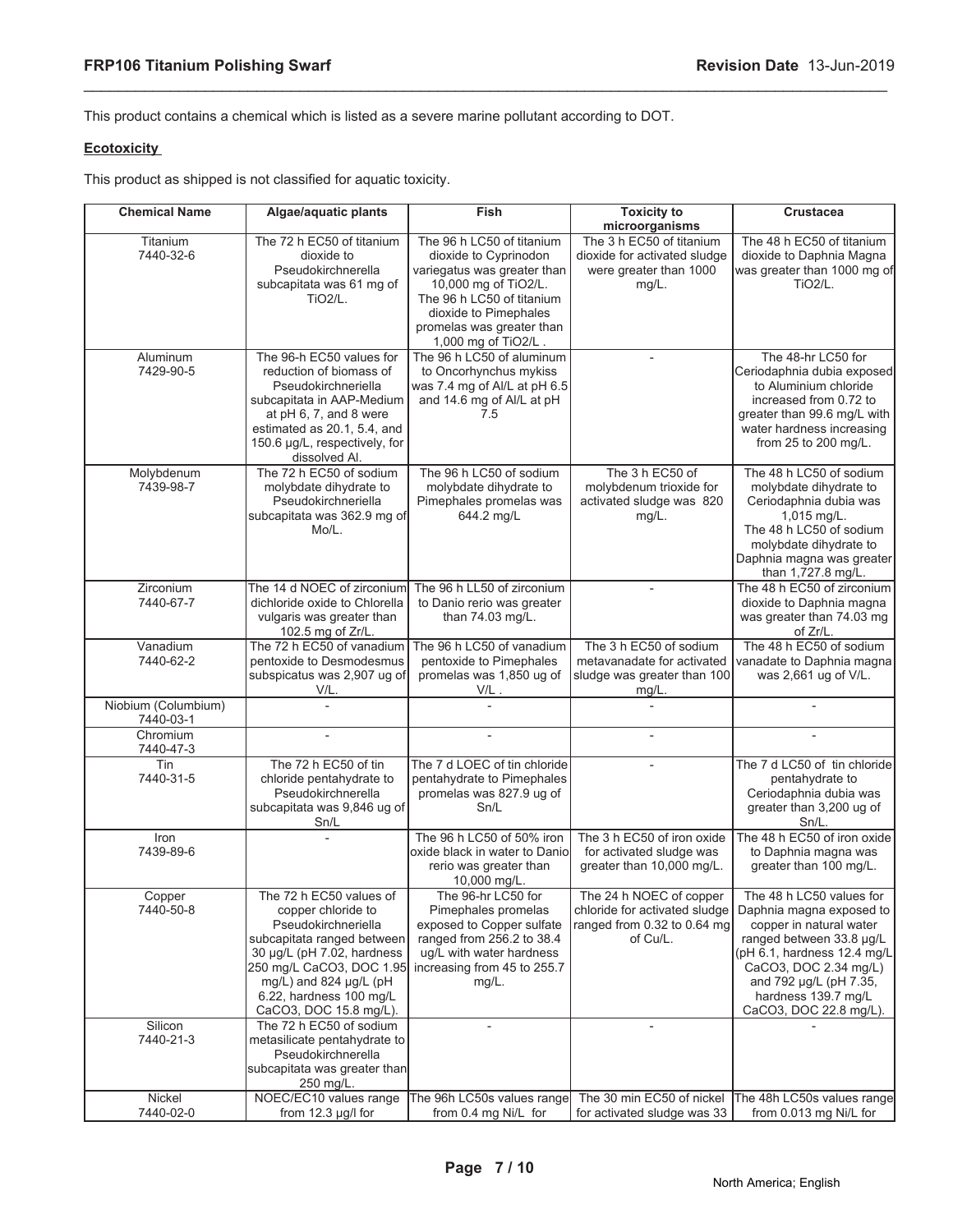| to 425 $\mu$ g/l for<br>Pseudokirchneriella | Scenedesmus accuminatus (Pimephales promelas to 320)<br>mg Ni/L for Brachydanio<br>rerio. | mg Ni/L. | Ceriodaphnia dubia to 4970<br>Img Ni/L for Daphnia magna. |
|---------------------------------------------|-------------------------------------------------------------------------------------------|----------|-----------------------------------------------------------|
| subcapitata.                                |                                                                                           |          |                                                           |

\_\_\_\_\_\_\_\_\_\_\_\_\_\_\_\_\_\_\_\_\_\_\_\_\_\_\_\_\_\_\_\_\_\_\_\_\_\_\_\_\_\_\_\_\_\_\_\_\_\_\_\_\_\_\_\_\_\_\_\_\_\_\_\_\_\_\_\_\_\_\_\_\_\_\_\_\_\_\_\_\_\_\_\_\_\_\_\_\_\_\_\_\_

#### **Persistence and degradability**

**Bioaccumulation**

.

.

#### **Other adverse effects**

### **13. DISPOSAL CONSIDERATIONS**

#### **Waste treatment methods**

**Disposal of wastes Disposal should be in accordance with applicable regional, national and local laws and** regulations. **Contaminated packaging** Disposal should be in accordance with applicable regional, national and local laws and regulations.

| <b>Chemical Name</b> | <b>Series Wastes</b><br><b>RCRA</b><br>. - D           |
|----------------------|--------------------------------------------------------|
| Chromium             | ™mq/L<br>regulatory<br>′ level<br>$\ddot{\phantom{1}}$ |
| 7440-47-3            |                                                        |

This product contains one or more substances that are listed with the State of California as a hazardous waste.

### **14. TRANSPORT INFORMATION**

| DOT |                                 | Regulated                                                                                   |
|-----|---------------------------------|---------------------------------------------------------------------------------------------|
|     | UN/ID No.                       | 3178                                                                                        |
|     | Proper shipping name            | Flammable Solid: Inorganic, n.o.s. (Titanium Grindings)                                     |
|     | <b>Hazard Class</b>             | 4.1                                                                                         |
|     | <b>Subsidiary class</b>         | Hazard Class 9, if transported in bulk or by vessel                                         |
|     | <b>Packing Group</b>            | Ш                                                                                           |
|     | <b>Special Provisions</b>       | A1, IB8, IP2, IP4, T3, TP33 - If Class 9, also 8, 146, 335, A112, B54, B120, IP3, N20, N91, |
|     |                                 | T1                                                                                          |
|     | <b>Marine pollutant</b>         | This product contains a chemical which is listed as a severe marine pollutant according to  |
|     |                                 | DOT.                                                                                        |
|     | <b>Description</b>              | Copper metal powder                                                                         |
|     | <b>Emergency Response Guide</b> | Follow Emergency Response Guidebook, Guide No. 133, EXCEPT for FIRE follow                  |
|     | <b>Number</b>                   | Emergency Response Guidebook, Guide No. 170                                                 |
|     |                                 |                                                                                             |

### **15. REGULATORY INFORMATION**

| <b>International Inventories</b> |                   |
|----------------------------------|-------------------|
| <b>TSCA</b>                      | Complies          |
| <b>DSL/NDSL</b>                  | Complies          |
| <b>EINECS/ELINCS</b>             | Complies          |
| <b>ENCS</b>                      | Complies          |
| <b>IECSC</b>                     | Complies          |
| <b>KECL</b>                      | Complies          |
| <b>PICCS</b>                     | <b>Not Listed</b> |
| <b>AICS</b>                      | Complies          |

 **Legend:** 

 **TSCA** - United States Toxic Substances Control Act Section 8(b) Inventory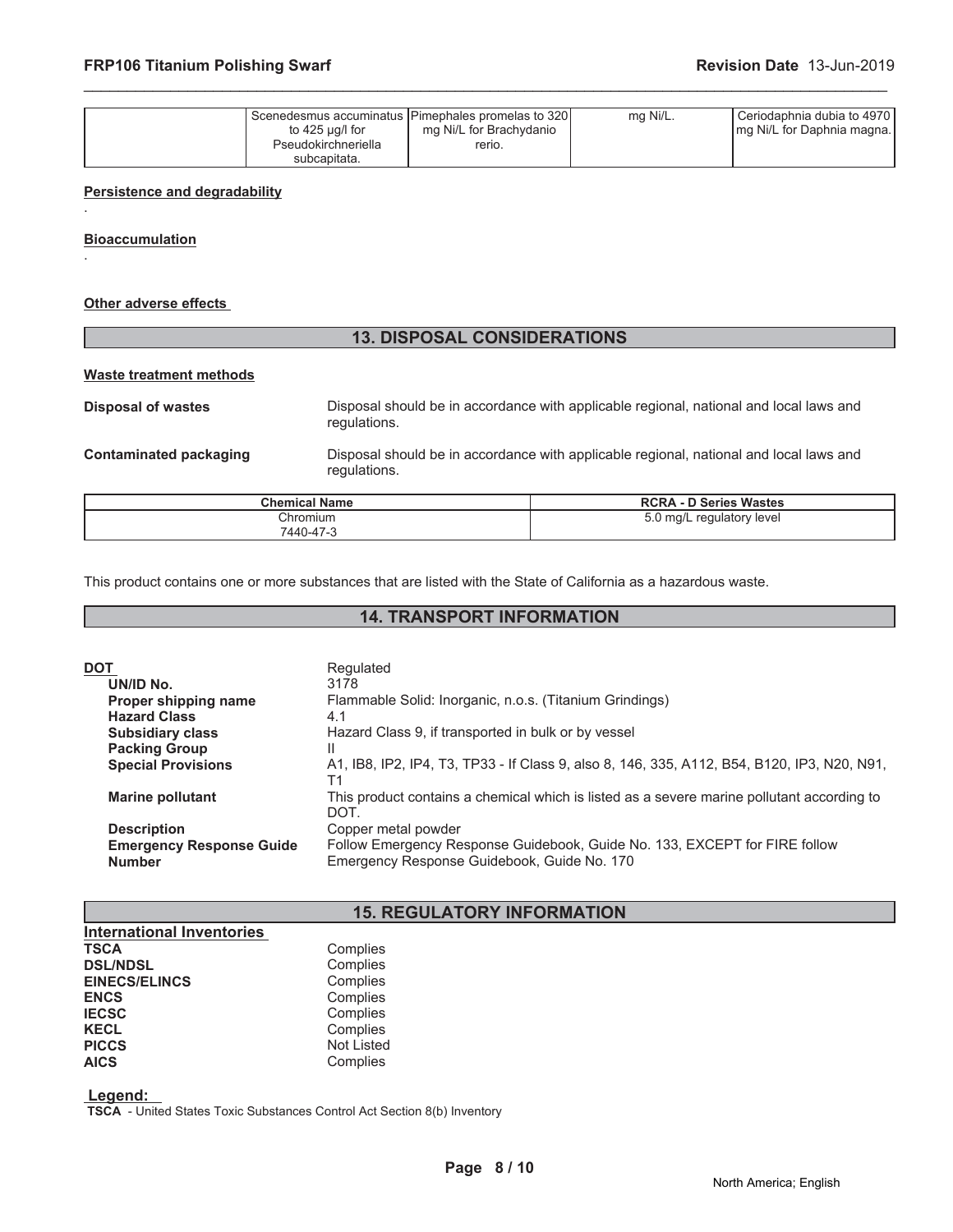**DSL/NDSL** - Canadian Domestic Substances List/Non-Domestic Substances List

 **EINECS/ELINCS** - European Inventory of Existing Chemical Substances/European List of Notified Chemical Substances

 **ENCS** - Japan Existing and New Chemical Substances

 **IECSC** - China Inventory of Existing Chemical Substances

 **KECL** - Korean Existing and Evaluated Chemical Substances

 **PICCS** - Philippines Inventory of Chemicals and Chemical Substances

 **AICS** - Australian Inventory of Chemical Substances

#### **US Federal Regulations**

#### **SARA 313**

Section 313 of Title III of the Superfund Amendments and Reauthorization Act of 1986 (SARA). This product contains a chemical or chemicals which are subject to the reporting requirements of the Act and Title 40 of the Code of Federal Regulations, Part 372:

\_\_\_\_\_\_\_\_\_\_\_\_\_\_\_\_\_\_\_\_\_\_\_\_\_\_\_\_\_\_\_\_\_\_\_\_\_\_\_\_\_\_\_\_\_\_\_\_\_\_\_\_\_\_\_\_\_\_\_\_\_\_\_\_\_\_\_\_\_\_\_\_\_\_\_\_\_\_\_\_\_\_\_\_\_\_\_\_\_\_\_\_\_

| <b>Chemical Name</b> | CAS No.   | Weight-% | <b>SARA 313 - Threshold Values %</b> |
|----------------------|-----------|----------|--------------------------------------|
| Chromium - 7440-47-3 | 7440-47-3 | 0 - 10   |                                      |
| Copper - 7440-50-8   | 7440-50-8 | J -      |                                      |
| Nickel - 7440-02-0   | 7440-02-0 | J - 0.9  |                                      |

#### **SARA 311/312 Hazard Categories**

| Acute health hazard               | Nο  |
|-----------------------------------|-----|
| <b>Chronic Health Hazard</b>      | Nο  |
| <b>Fire hazard</b>                | Yes |
| Sudden release of pressure hazard | N٥  |
| <b>Reactive Hazard</b>            | Nο  |

### **CWA (Clean Water Act)**

This product contains the following substances which are regulated pollutants pursuant to the Clean Water Act (40 CFR 122.21 and 40 CFR 122.42)

| <b>Chemical Name</b> | <b>CWA - Reportable</b><br><b>Quantities</b> | <b>CWA - Toxic Pollutants</b> | <b>CWA - Priority Pollutants</b> | <b>CWA - Hazardous</b><br><b>Substances</b> |
|----------------------|----------------------------------------------|-------------------------------|----------------------------------|---------------------------------------------|
| Chromium             |                                              |                               |                                  |                                             |
| 7440-47-3            |                                              |                               |                                  |                                             |
| Copper               |                                              |                               |                                  |                                             |
| 7440-50-8            |                                              |                               |                                  |                                             |
| Nickel               |                                              |                               |                                  |                                             |
| 7440-02-0            |                                              |                               |                                  |                                             |

#### **CERCLA**

This material, as supplied, contains one or more substances regulated as a hazardous substance under the Comprehensive Environmental Response Compensation and Liability Act (CERCLA) (40 CFR 302)

| <b>Chemical Name</b> | <b>Hazardous Substances RQs</b> |
|----------------------|---------------------------------|
| Chromium             | 5000 lb                         |
| 7440-47-3            |                                 |
| Copper               | 5000 lb                         |
| 7440-50-8            |                                 |
| Nickel               | 100 lb                          |
| 7440-02-0            |                                 |

#### **US State Regulations**

#### **California Proposition 65**

This product contains the Proposition 65 chemicals listed below. Proposition 65 warning label available at ATImetals.com.

| Chemical<br>Name                   | اialif<br>- - -<br>'roposition 65<br>тна |
|------------------------------------|------------------------------------------|
| Nicke<br>$\sim$<br>7440-l<br>י−∠ט- | Carcinoden                               |

#### **U.S. State Right-to-Know Regulations**

| <b>Chemical Name</b>  | <b>New Jersey</b> | <b>Massachusetts</b> | <b>Pennsylvania</b> |
|-----------------------|-------------------|----------------------|---------------------|
| Titanium<br>7440-32-6 |                   |                      |                     |
|                       |                   |                      |                     |
| Aluminum              |                   |                      |                     |